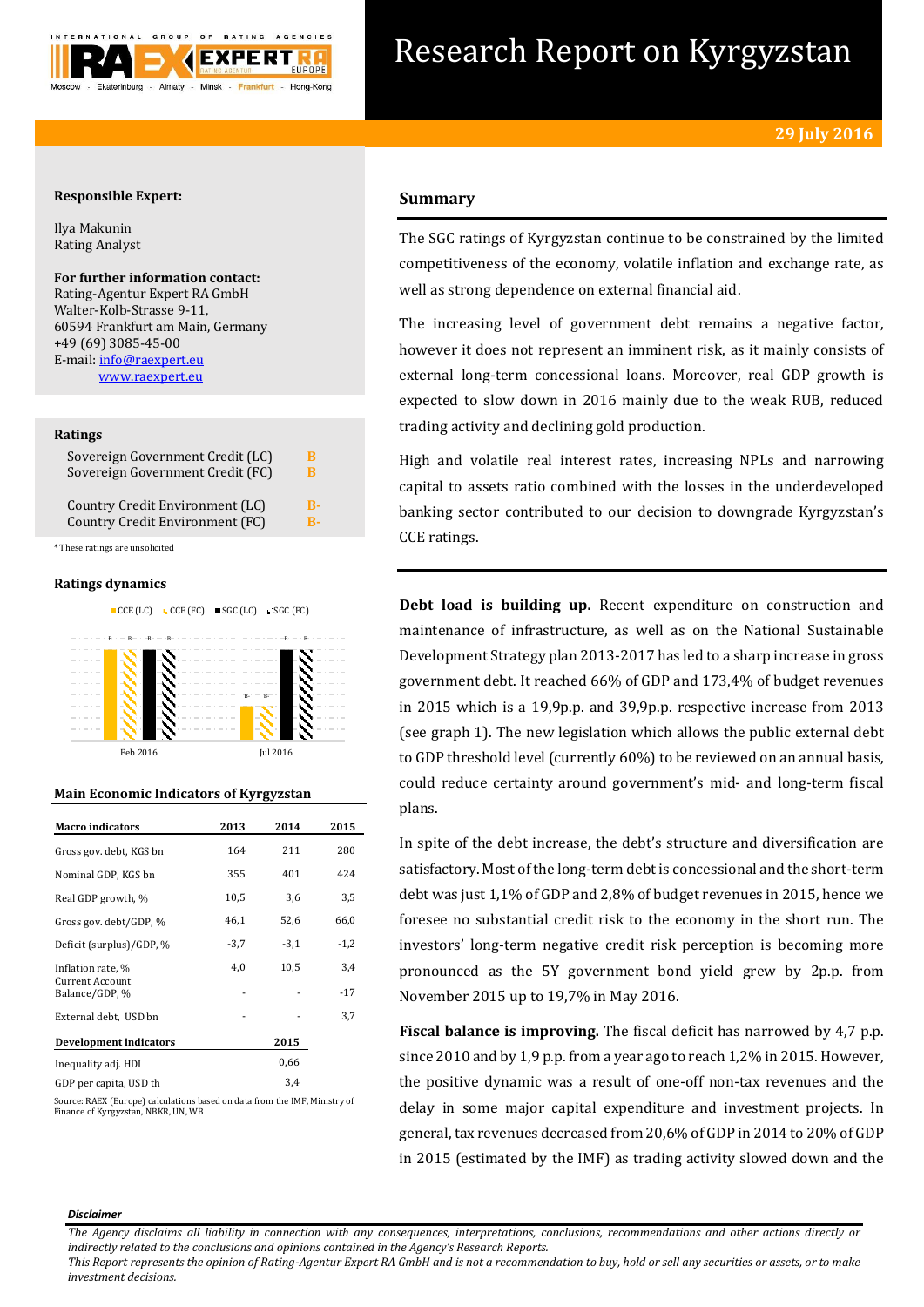

# **Graph 1:** Government debt metrics



Source: RAEX (Europe) calculations based on data from IMF

**Graph 2:** Exchange rate pass-through



Source: RAEX (Europe) calculations based on data from NSCKR and NBKR





fact that the shadow economy still represents a big part of the economy (between 24% and 40% of GDP), thus, the sustainability of such a tight fiscal deficit is under question.

In our view, maintaining a stable balance will largely depend on the quality and intensity of tax collections and further materialization of the privatization plans.

**Monetary targets are not met.** The National Bank of the Kyrgyz Republic (NBKR) continues to miss its inflation target set at 5-7% in the medium term. The CPI index grew by 10,5% in 2014, by 3,4% in 2015 and, as of June 2016, it only increased by 1,5% y-o-y driven by the decrease in international food prices.

However, when controlling for food prices, the strong influence of the exchange-rate pass-through on the price level is even more evident (see graph 2). Non-food inflation at year-end 2015 (12,3%) reflected the steep currency depreciation in the second half of last year and lower non-food inflation at mid-2016 (7,3%) is a result of an appreciating KGS (11,3% against the USD from January to July 2016) which, at the same time, translated into lower import prices (imports represented 87,68% of GDP in 2014).

Furthermore, the transmission mechanism of the NBKR monetary policy remains hampered by the still high dollarization levels which stood at 63,3% and 46,9% of total deposits and loans respectively in June 2016 (see graph 3).

**Risk exposure of the banking sector has increased.** Average ROA of the banking sector turned negative (-0,2%) in 1Q 2016 and NPLs increased to 8,8% in May 2016 from 7,1% at year-end 2015. Despite this, banks' capital to assets ratio reached a level of 16,3% as of May 2016 (see graph 4).

In general, the banking sector remains underdeveloped with bank's assets and credit to private sector relative to GDP at 42% and 22,7% respectively in 2015. Furthermore, access to banking institutions is limited to larger cities and only a few financial instruments are available.

In addition, the industry is highly concentrated with the five largest banks holding more than half of all deposits in 2015. Loans are usually issued in the trade and agriculture sectors (with 50% of loans in these industries), which may promote vulnerability in the case of further economic slowdown, exchange-rate volatility and decline in the quality of collateral.

**Credit environment quality deteriorated.** Volatile interest rates alongside underdeveloped financial markets and increasing corruption have further hurt the country's credit climate.

# *Disclaimer*

*The Agency disclaims all liability in connection with any consequences, interpretations, conclusions, recommendations and other actions directly or indirectly related to the conclusions and opinions contained in the Agency's Research Reports.*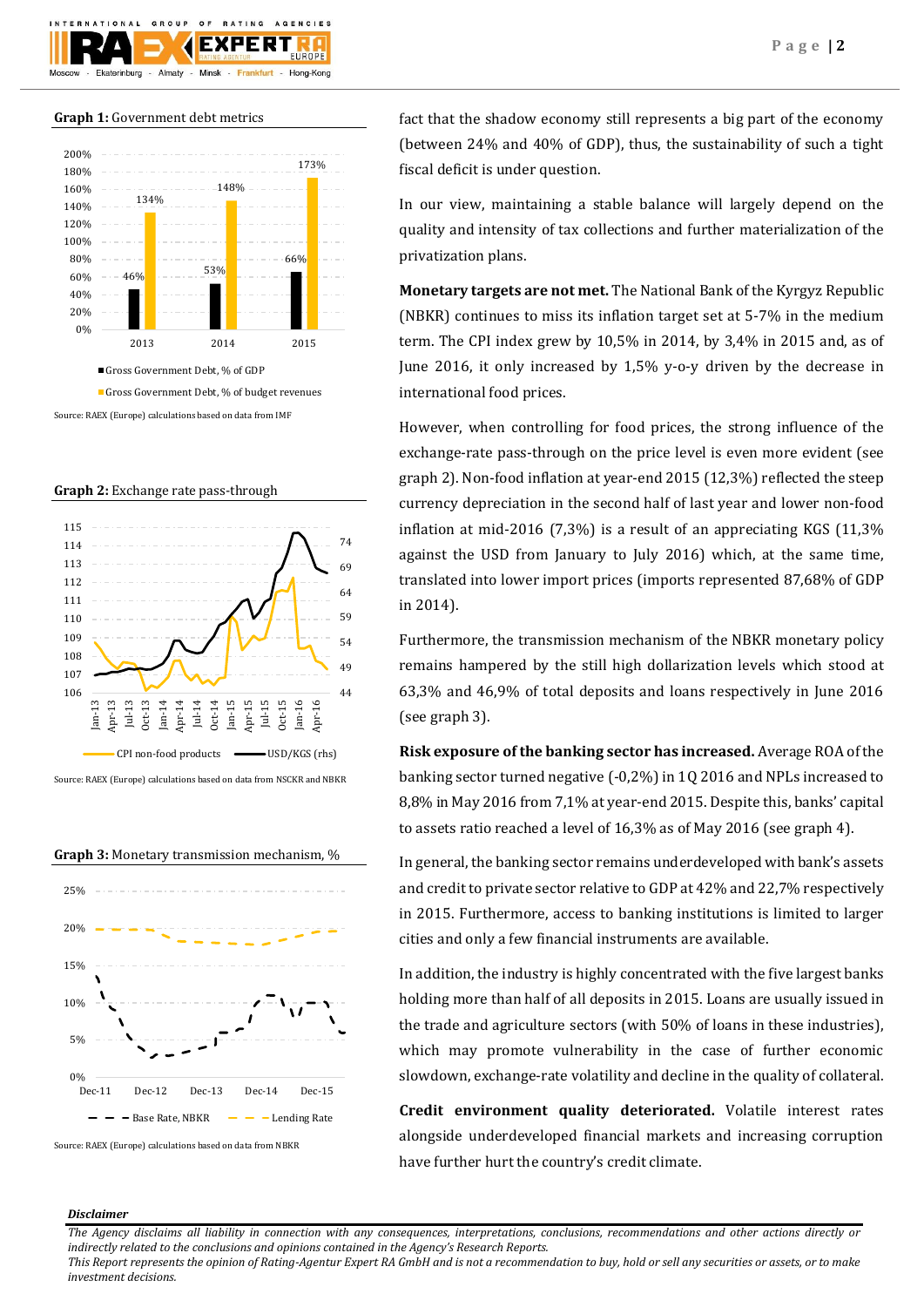Ekaterinburg

GROUP

Almaty -



 $0 F$ 

F X I

Minsk

AGENCIES

Hong-Kong

**Graph 5:** External sector and real GDP, % growth



Source: RAEX (Europe) calculations based on data from WB, IMF, NBKR

The Kyrgyz bank-based financial system is characterized by very high and volatile levels of real interest rate (12,9% in 2014 and 21,6% in 2015) and rather high spread between deposit and lending rates of around 7,1% by November 2015. In regard to financial markets, despite a significant increase in the Kyrgyz Stock Exchange (KSE) index (20% since the start of the year), these remain small-scaled and concentrated which harms the prospects of growth, especially for SMEs.

Moreover, national savings to GDP ratio of 14,2% in 2015 is a proxy for the low investment potential in the country. Likewise, the economy lacks competitiveness as shown by a low (the lowest among CIS peers) competitiveness index (from the WEF) in 2015 and a very high dependence on imports and concentration on gold exports. Furthermore, Kyrgyzstan is defined by a substantial level of corruption.

**Exposure to external shocks continues to be a problem.** Kyrgyzstan, to a very large extent, depends on remittances from neighboring countries which have declined by 4,3p.p. from 30% of GDP in 2014 to 25,7% of GDP in 2015. This is mainly explained by the steep slowdown in the Russian economy and the substantial depreciation of the RUB since Russia accounted for 97% of net remittances inflow (according to 2015 data).

Kyrgyzstan's trading activity is greatly exposed to the CIS region. Imports from and exports to CIS countries constitute 54% and 50% respectively according to the NBKR. Nearly 37% of exports and 10% of GDP constitute gold exports leaving the country greatly exposed to the fluctuating market prices of gold, as well as to the operations of Kumtor, the country's biggest gold miner.

**Real GDP expected to slowdown in 2016.** The Kyrgyz nominal GDP growth was negative as of June 2016 at -2,3% and real GDP growth is projected by the IMF at 3% for 2016; 0,5p.p less than the 3,5% figure posted in 2015.

The slowdown will be mainly caused by a decrease in remittances and trading activity (as a result of depreciation of RUB and economic instability in the region) (see graph 5), as well as due to current and expected low oil prices.

It is worth mentioning that whereas overall GDP contracted in the first half of the year, non-gold GDP stayed flat, as gold production by Kumtor decreased, and is projected to be 2,9% (contracting from 4,5% in 2015) by the end of 2016.

*Disclaimer* 

*The Agency disclaims all liability in connection with any consequences, interpretations, conclusions, recommendations and other actions directly or indirectly related to the conclusions and opinions contained in the Agency's Research Reports.*